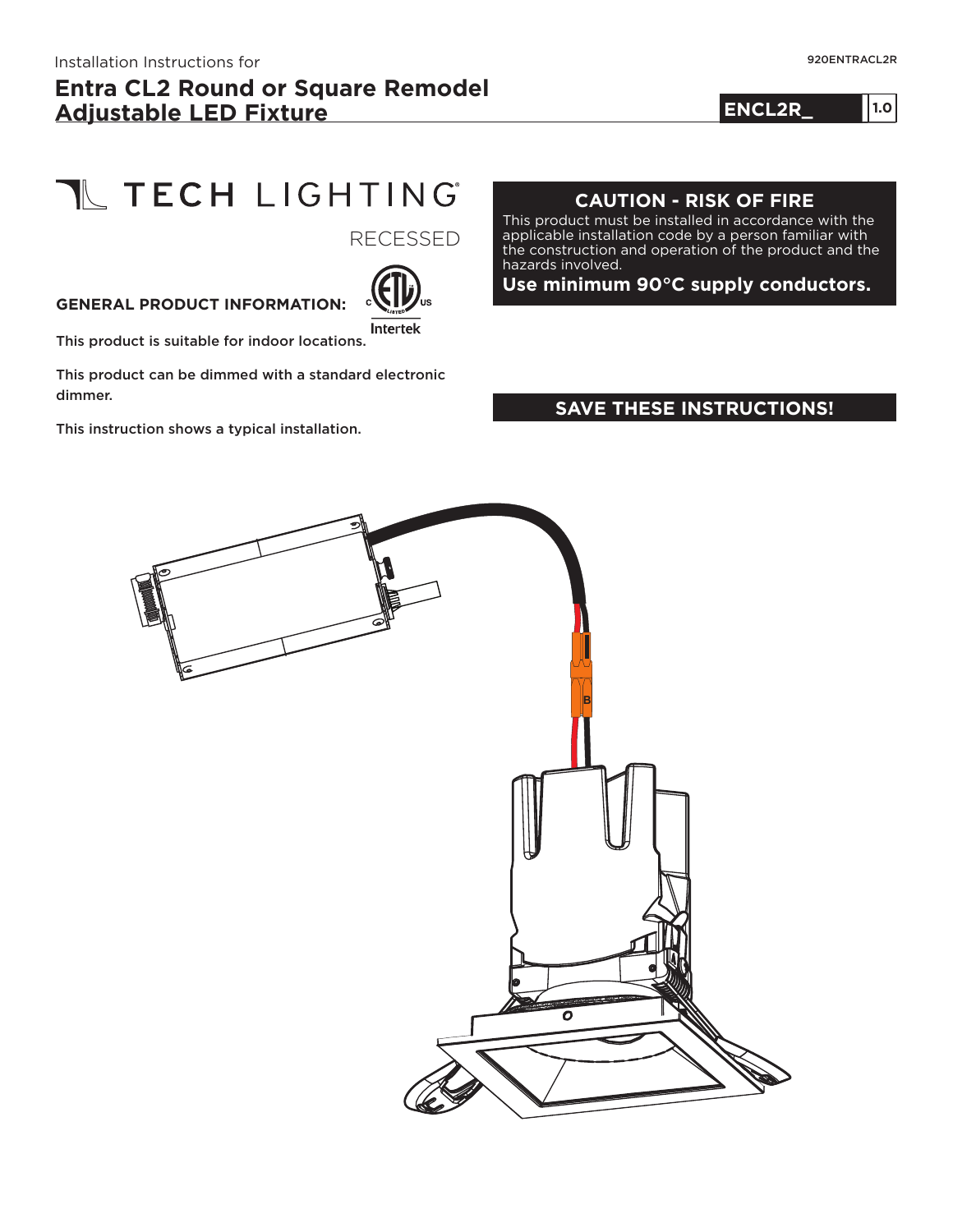#### **Prepare for Installation**



- **1** Make the cutout(s) in the ceiling at the desired location using the templates found on the last page.
- **2** For round fixtures a 2-3/4" hole saw can also be used.
- **3** If necessary, use a laser to align multiple fixtures.
- 4 Bring conduit to the ceiling cutout(s).

#### **Install the Junction Box**



- **1** Open the junction box by loosening the thumb screw.
- 2 Pull up on the cover to remove it.



- Use the following wiring diagram to wire your fixture **4** accordingly.
- 5 Make sure to cap 0-10V dimming wires if not being used.

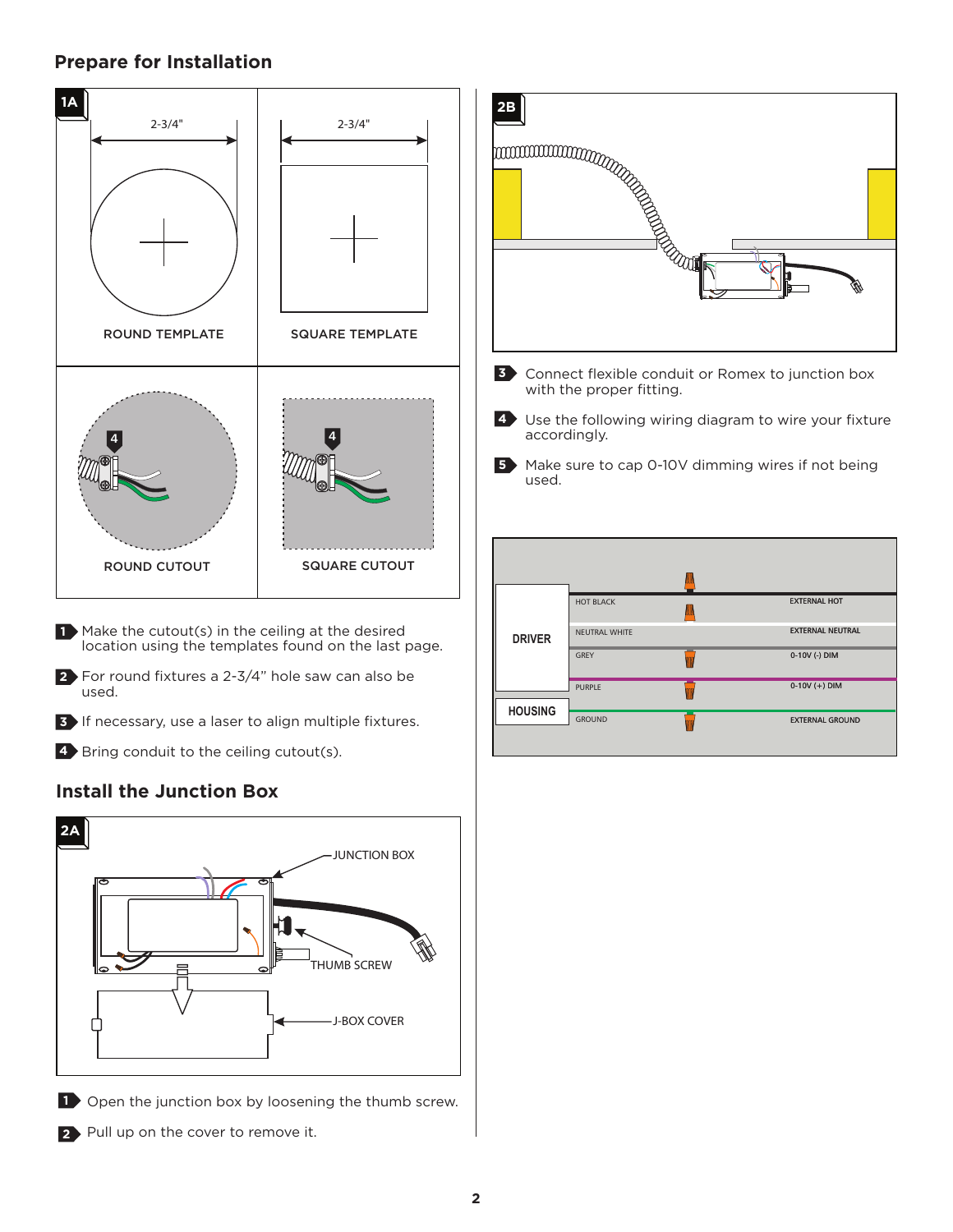### **Install the Plaster Ring (Flangeless Version Only)**





**2** Install the four drywall anchors in the marked locations.



Secure the plaster ring by screwing the #8 screws **3** (1" length) screws into the anchors.



**4** Properly plaster onto the plaster ring and drywall.



**5** Finish around the fixture to match drywall.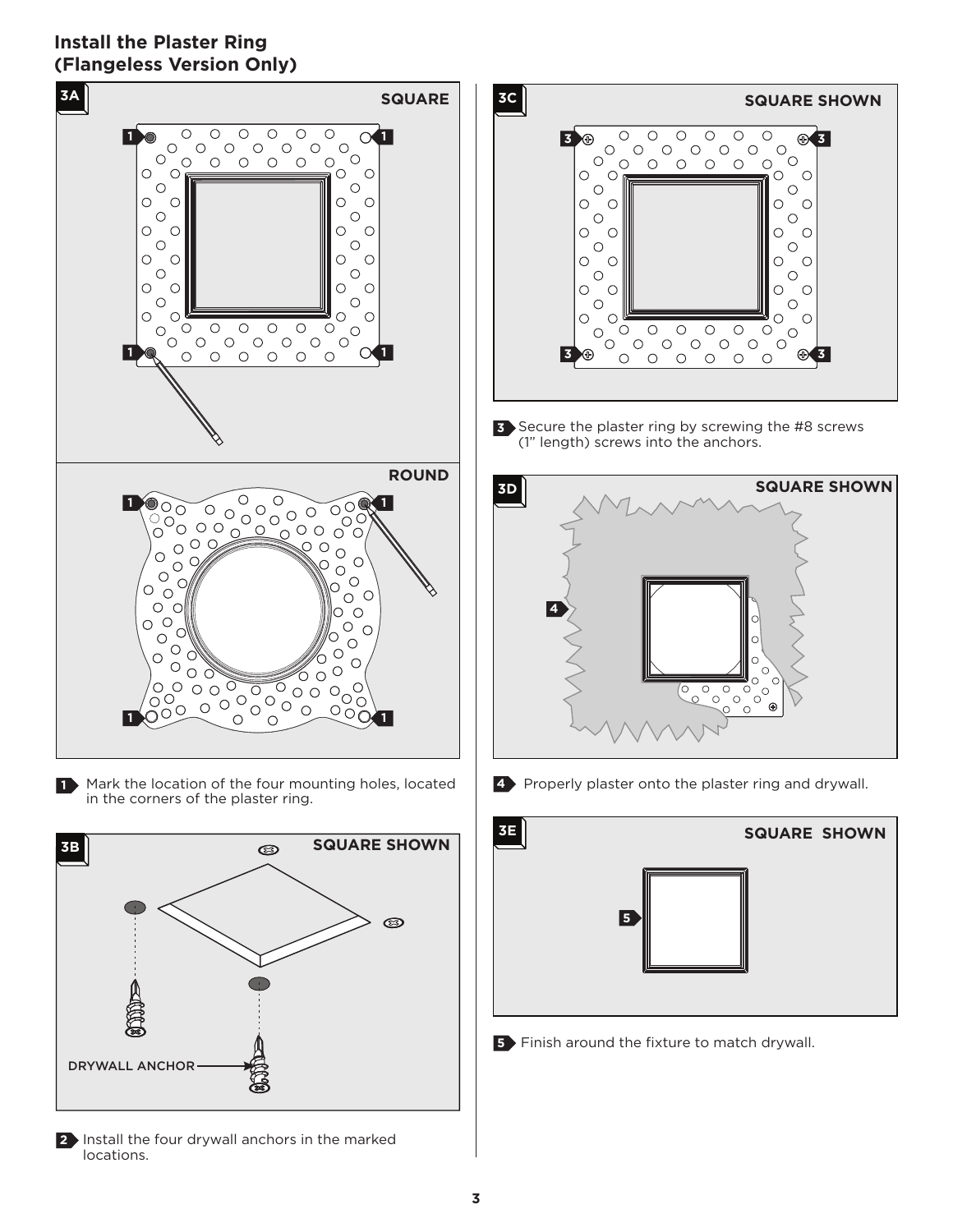### **Assemble the Fixed or Adjustable Trim/Light Module**



**NOTE: Trim is included with flanged versions only. Skip this step for flangeless versions where plaster ring is provided.**

**1** Press the spring clips inward and feed the reflector through the trim until they snap together.



Carefully snap the light module and reflector **2** together. On the adjustable versions, make sure to align the "A" sides and "B" sides of the two parts. Also, make sure the alignment pin on the light module passes through the gap in the mounting groove on the reflector.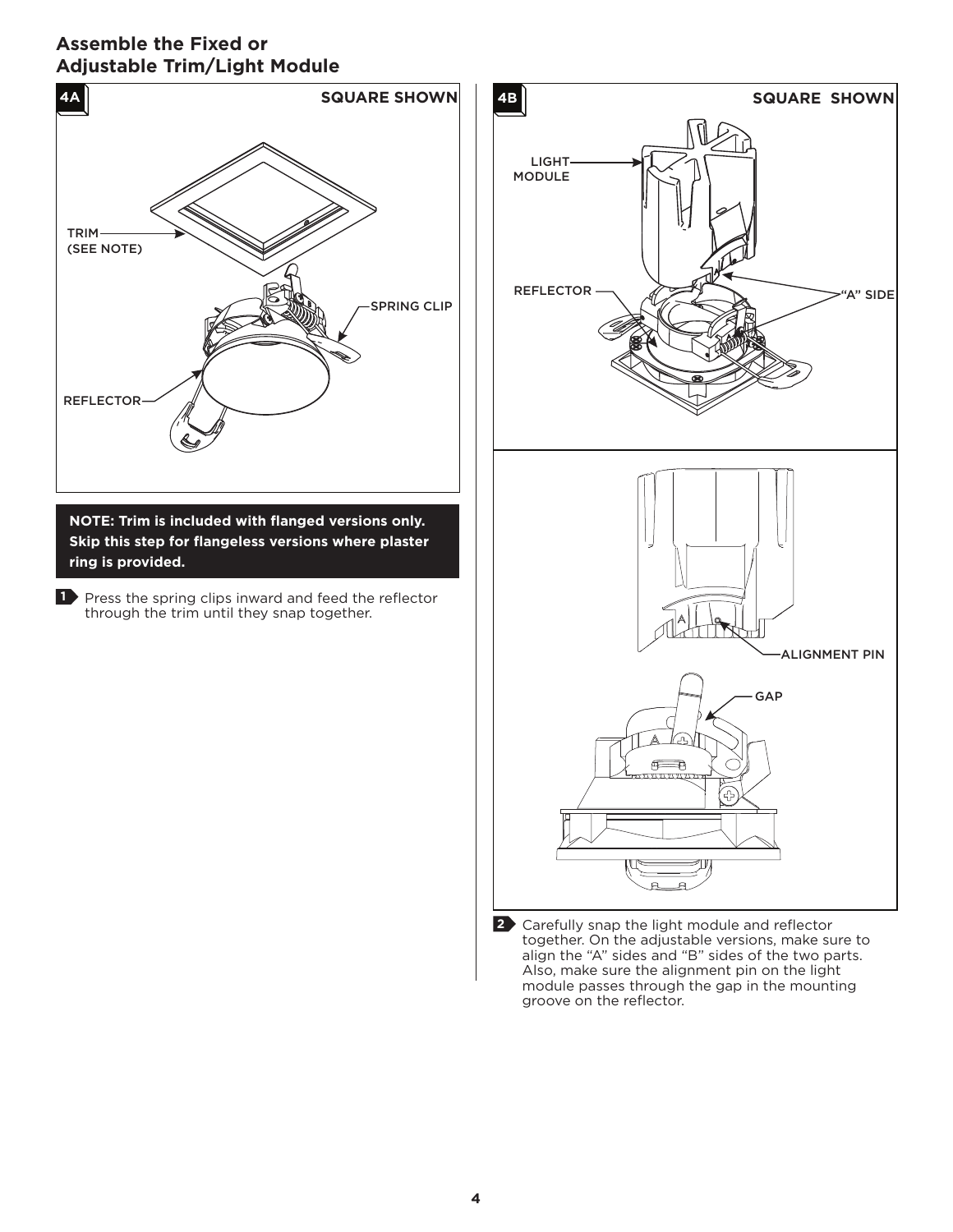#### **Install the Light Module**



1 Connect the jumper cable to the housing wire making sure the port marked "B" is paired with the port with a black line.



2 Attach the strain relief clip onto one of spring clip legs.



**3** Push the spring clips inward.



4 Insert the module into the ceiling. Flangeless versions will rest inside the lip of the plaster ring.



**4**

**5** Release the spring clips to secure in place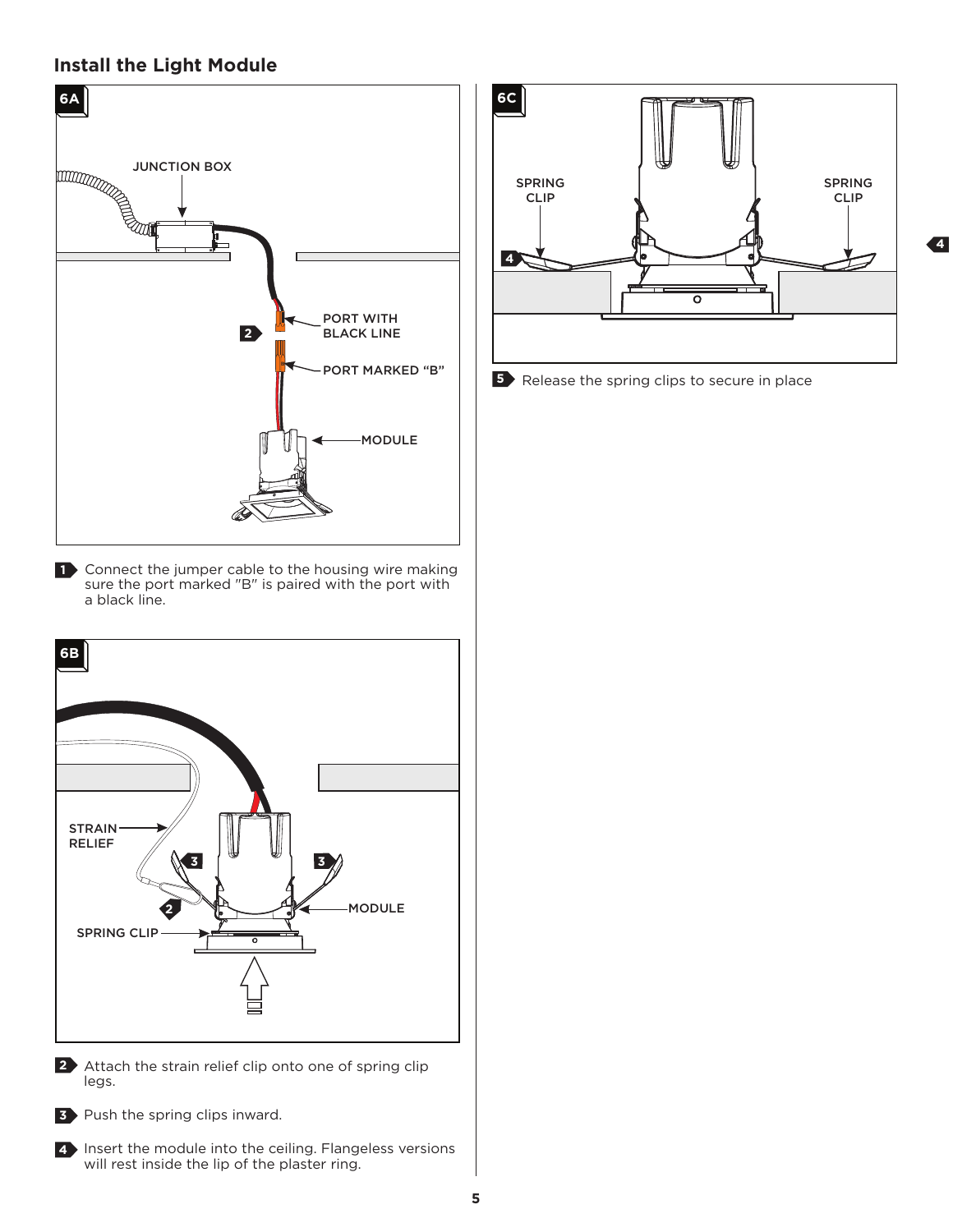### **Adjust the Module (Adjustable Versions Only)**



Using your fingers, adjust the direction of the light **1 making sure to turn the module not the reflector (see note below).**

**NOTE: The light module may be rotated up to 45 degrees when inside the housing. Remove the module from the housing to rotate another 45 degrees if necessary, then carefully reinstall the module into the housing.**

# **Install or Replace Optics and Lenses/Louvers**





5 Make sure the lens, louver, optic or gasket are properly seated in the optic holder, then screw the optic holder back onto the light module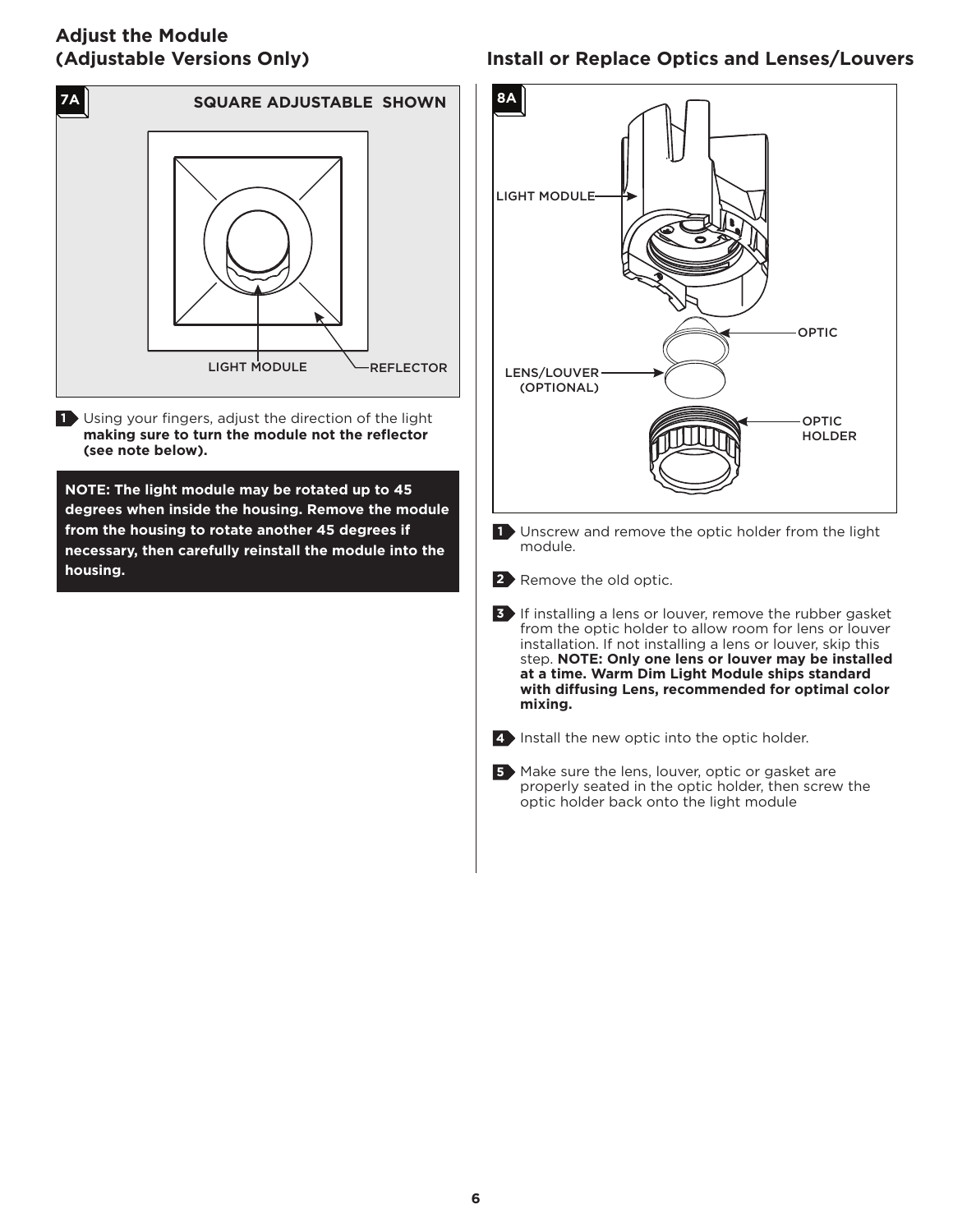

7400 Linder Ave., Skokie, IL 60077 T 847.410.4400 | F 847.410.4500 www.techlighting.com